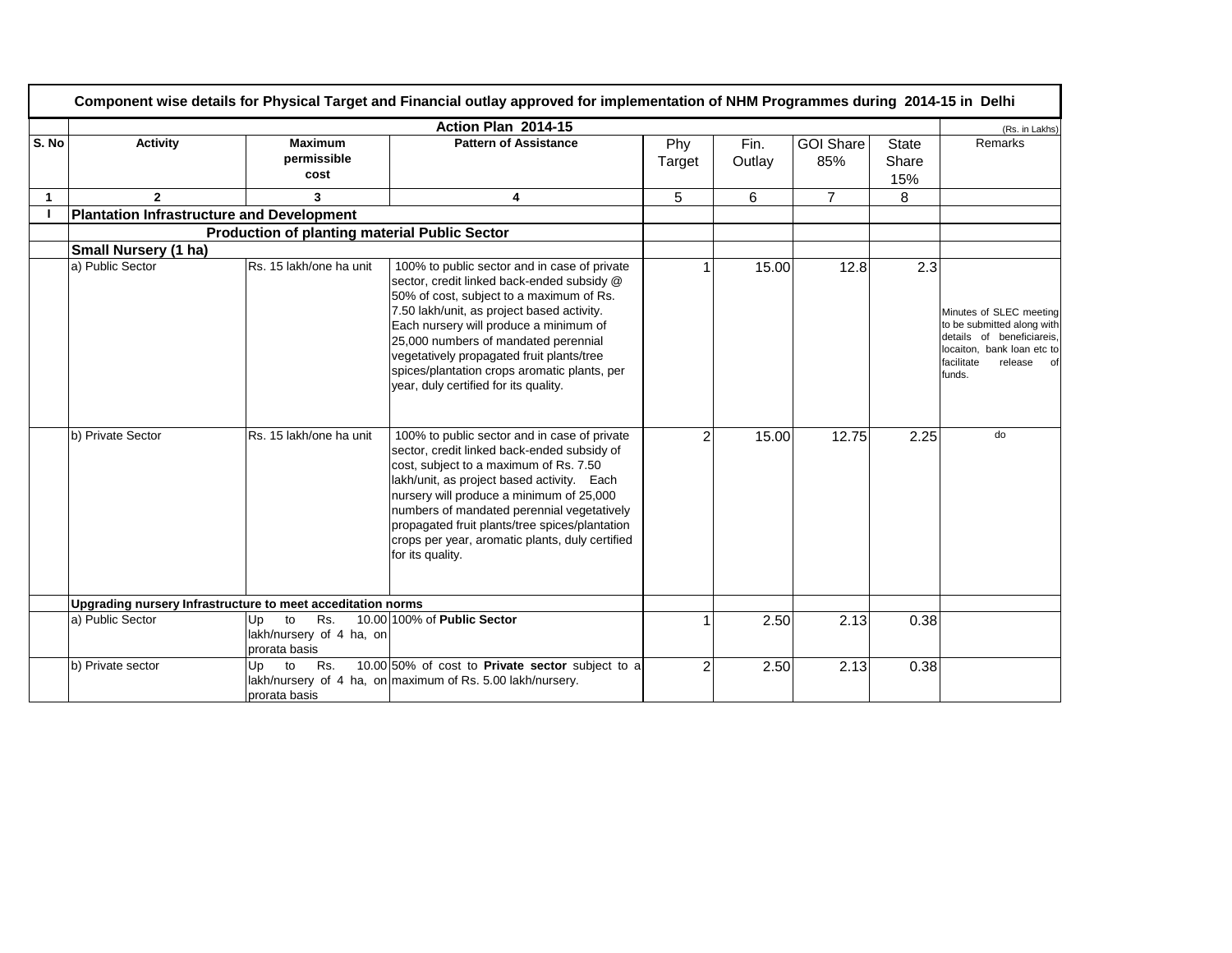|                | Sub-total Planting material                                                       |                                                      |                                                                                                                                                                                                                                                                                                                                                                                                         | 6.00         | 35.00 | 29.75 | 5.25 |  |
|----------------|-----------------------------------------------------------------------------------|------------------------------------------------------|---------------------------------------------------------------------------------------------------------------------------------------------------------------------------------------------------------------------------------------------------------------------------------------------------------------------------------------------------------------------------------------------------------|--------------|-------|-------|------|--|
| $\overline{2}$ |                                                                                   | Establishment of new gardens / Area Expansion        |                                                                                                                                                                                                                                                                                                                                                                                                         |              |       |       |      |  |
|                |                                                                                   |                                                      | Fruit crops other than cost intensive crops using normal spacing (For a maximum                                                                                                                                                                                                                                                                                                                         |              |       |       |      |  |
|                |                                                                                   | area of 4 ha per beneficiary)                        |                                                                                                                                                                                                                                                                                                                                                                                                         |              |       |       |      |  |
|                | ix) High density planting (mango, guava, litchi, pomegranate, apple, citrus etc). |                                                      |                                                                                                                                                                                                                                                                                                                                                                                                         |              |       |       |      |  |
|                | a) Integrated package with drip<br>irrigation                                     | Rs. 1.50 lakh /ha                                    | Maximum of Rs. 0.60 lakh per ha. (40% of<br>cost) for meeting the expenditure on planting<br>material, cost of drip system, INM/IPM,<br>canopy management etc., in 3 installments of<br>60:20:20 subject to survival rate of 75% in 2nd<br>year and 90% in 3 <sup>rd</sup> year).                                                                                                                       | 2.00         | 0.72  | 0.61  | 0.11 |  |
|                | b) Without Integration.                                                           | Rs. 1.00 lakh/ha.                                    | Maximum of Rs. 0.40 lakh/ha (40% of the<br>cost) for meeting the expenditure on planting<br>INM/IPM in 3<br>material and cost of<br>installments (60:20:20).<br>For (a) and (b) above, in the case of TSP<br>areas, Andaman & Nicobar and Lakshadweep<br>Islands, assistance will be @ 50% of cost in 3<br>installments of 60:20:20 subject to survival<br>rate of 75% in 2nd year and 90% in 3rd year) | 2.00         | 0.48  | 0.41  | 0.07 |  |
|                | <b>Sub-total fruits</b>                                                           |                                                      |                                                                                                                                                                                                                                                                                                                                                                                                         | 4.00         | 1.20  | 1.02  | 0.18 |  |
|                |                                                                                   | Vegetable (For maximum area of 2 ha per beneficiary) |                                                                                                                                                                                                                                                                                                                                                                                                         |              |       |       |      |  |
|                | Hybrid                                                                            | Rs.50,000/ha                                         | 40% of cost in general areas                                                                                                                                                                                                                                                                                                                                                                            | 0            | 0.00  | 0.00  | 0.00 |  |
|                | Sub-total                                                                         |                                                      |                                                                                                                                                                                                                                                                                                                                                                                                         | $\mathbf{0}$ | 0.00  | 0.00  | 0.00 |  |
| $\mathbf{3}$   | Flowers (For a maximum of 2 ha per beneficiary)                                   |                                                      |                                                                                                                                                                                                                                                                                                                                                                                                         |              |       |       |      |  |
|                | <b>Cut flowers</b>                                                                |                                                      |                                                                                                                                                                                                                                                                                                                                                                                                         |              |       |       |      |  |
|                | <b>Small &amp; Marginal Farmers</b>                                               | Rs. 1.00 lakh/ha                                     | 40% of cost                                                                                                                                                                                                                                                                                                                                                                                             | 20.0         | 8.00  | 6.80  | 1.20 |  |
|                | Other farmers                                                                     | do                                                   | 25% of the cost                                                                                                                                                                                                                                                                                                                                                                                         | 0.0          | 0.00  | 0.00  | 0.00 |  |
|                | <b>Bulbulous flowers</b>                                                          |                                                      |                                                                                                                                                                                                                                                                                                                                                                                                         |              |       |       |      |  |
|                | <b>Small &amp; Marginal Farmers</b>                                               | Rs. 1.50 lakh/ha                                     | 40 % of the cost                                                                                                                                                                                                                                                                                                                                                                                        | 20.0         | 12.00 | 10.20 | 1.80 |  |
|                | Other farmers                                                                     | do                                                   | 25% of cost                                                                                                                                                                                                                                                                                                                                                                                             | 0.0          | 0.00  | 0.00  | 0.00 |  |
|                | <b>Loose Flowers</b>                                                              |                                                      |                                                                                                                                                                                                                                                                                                                                                                                                         |              |       |       |      |  |
|                | <b>Small &amp; Marginal Farmers</b>                                               | Rs. 40,000/ha                                        | 40% of cost                                                                                                                                                                                                                                                                                                                                                                                             | 60.0         | 9.60  | 8.16  | 1.44 |  |
|                | Other farmers                                                                     | do                                                   | 25% of cost                                                                                                                                                                                                                                                                                                                                                                                             | 0.0          | 0.00  | 0.00  | 0.00 |  |
|                | Sub-total flowers                                                                 |                                                      |                                                                                                                                                                                                                                                                                                                                                                                                         | 100.0        | 29.60 | 25.16 | 4.44 |  |
|                | <b>Grand Total Area Expansion</b>                                                 |                                                      |                                                                                                                                                                                                                                                                                                                                                                                                         | 104.00       | 30.80 | 26.18 | 4.62 |  |
|                | <b>Mushrooms</b>                                                                  |                                                      |                                                                                                                                                                                                                                                                                                                                                                                                         |              |       |       |      |  |
|                | <b>Production unit</b>                                                            |                                                      |                                                                                                                                                                                                                                                                                                                                                                                                         |              |       |       |      |  |
|                | Public Sector                                                                     | Rs. 20.00 lakh/ unit                                 | 100% of the cost.                                                                                                                                                                                                                                                                                                                                                                                       |              | 0.00  | 0.00  | 0.00 |  |
|                | <b>Private Sector</b>                                                             | Rs. 20.00 lakh/ unit                                 | 40% of cost for private sector, for meeting the<br>expenditure on infrastructure, as credit linked<br>back ended subsidy.                                                                                                                                                                                                                                                                               |              | 0.00  | 0.00  | 0.00 |  |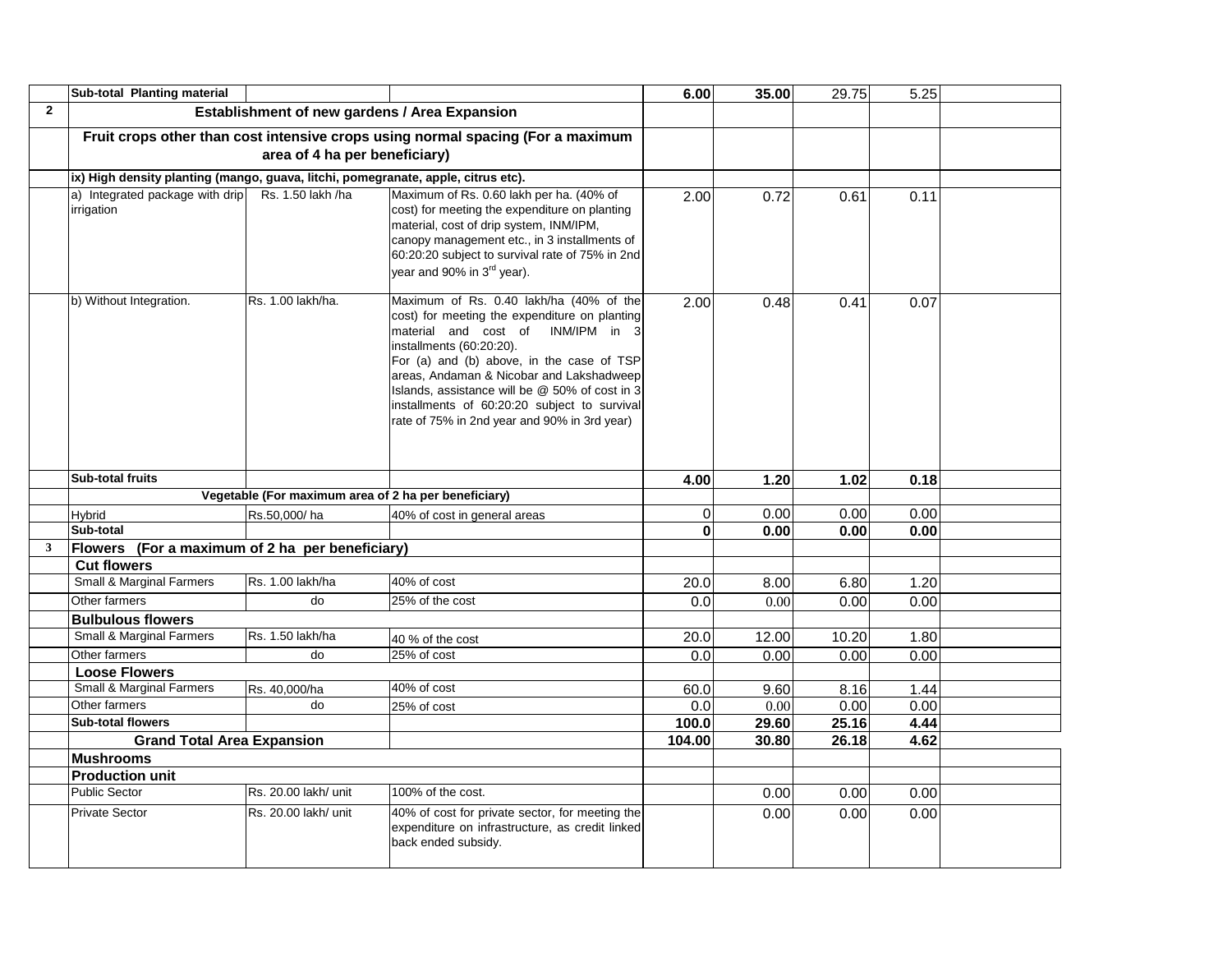|   | Spawn making unit                                                                      |                                                 |                                                                                                                           |              |       |       |      |                                                                                         |
|---|----------------------------------------------------------------------------------------|-------------------------------------------------|---------------------------------------------------------------------------------------------------------------------------|--------------|-------|-------|------|-----------------------------------------------------------------------------------------|
|   | <b>Public Sector</b>                                                                   | Rs. 15 lakh/ unit                               | 100% of the cost.                                                                                                         | 1.0          | 15.00 | 12.75 | 2.25 |                                                                                         |
|   | <b>Private Sector</b>                                                                  | Rs. 15 lakh/ unit                               | 40% of cost for private sector, for meeting the<br>expenditure on infrastructure, as credit linked<br>back ended subsidy. |              | 0.00  | 0.00  | 0.00 |                                                                                         |
|   | <b>Compost making unit</b>                                                             |                                                 |                                                                                                                           |              |       |       |      |                                                                                         |
|   | <b>Public Sector</b>                                                                   | Rs. 20.00 lakh/ unit                            | 100% of the cost.                                                                                                         |              | 0.00  | 0.00  | 0.00 |                                                                                         |
|   | <b>Private Sector</b>                                                                  | Rs. 20.00 lakh/ unit                            | 40% of cost for private sector, for meeting the<br>expenditure on infrastructure, as credit linked<br>back ended subsidy. |              | 0.00  | 0.00  | 0.00 |                                                                                         |
|   | <b>Sub-total mushrooms</b>                                                             |                                                 |                                                                                                                           | 1.00         | 15.00 | 12.75 | 2.25 |                                                                                         |
| 5 | Rejuvenation/replacement of<br>senile plantation including<br>Canopy management. Mango | Rs. 40,000/ha                                   | 50% of the total cost subject to a maximum of<br>Rs. 20,000/ha limited to two ha per<br>beneficiary.                      |              | 0.00  | 0.00  |      | 0.00 To be implemented as<br>per guidelines circulated                                  |
|   | Sub-total                                                                              |                                                 |                                                                                                                           | $\mathbf{0}$ | 0.00  | 0.00  | 0.00 |                                                                                         |
| 5 |                                                                                        | <b>Protected cultivation</b>                    |                                                                                                                           |              |       |       |      |                                                                                         |
|   | a) Green House structure                                                               |                                                 |                                                                                                                           |              |       |       |      |                                                                                         |
|   | Fan & Pad system                                                                       | area 500 Sq. m)                                 | Rs. 1650/Sq.m (up to 50% of cost for a maximum area of 4000 sq.<br>m per beneficiary.                                     | 0.50         | 41.25 | 35.06 |      | 6.19 Minutes of SLEC meeting<br>to be submitted along with<br>details of beneficiareis, |
|   | Fan & Pad system                                                                       | Sq.m up to 1008 Sqm)                            | Rs. 1465/Sq. m (>500 50% of cost for a maximum area of 4000 sq.<br>m per beneficiary.                                     |              | 0.00  | 0.00  | 0.00 |                                                                                         |
|   | Fan & Pad system                                                                       | Sq. m up to 2080 Sq.m)                          | Rs. 1420/Sq. m (>1008 50% of cost for a maximum area of 4000 sq.<br>m per beneficiary.                                    |              | 0.00  | 0.00  | 0.00 |                                                                                         |
|   | Fan & Pad system                                                                       | Sq. m upto 4000 Sq.m)                           | Rs. 1400/Sq. m (>2080 50% of cost for a maximum area of 4000 sq.<br>m per beneficiary.                                    |              | 0.00  | 0.00  | 0.00 |                                                                                         |
|   | (b) Naturally ventilated system                                                        |                                                 |                                                                                                                           |              |       |       |      |                                                                                         |
|   | (i) Tubular structur                                                                   | Rs.1060/Sq.m                                    | 50% of the cost limited to 4000 Sq.m per<br>beneficiary.                                                                  | 0.50         | 26.50 | 22.53 | 3.98 |                                                                                         |
|   | (i) Tubular structur                                                                   | Rs. 935/Sq.m (>500 Sq.<br>m up to 1008 Sq. m)   | 50% of the cost limited to 4000 Sq.m per<br>beneficiarv.                                                                  | 0.00         | 0.00  | 0.00  | 0.00 |                                                                                         |
|   | (i) Tubular structur                                                                   | Rs. 890/Sq. m (>1008<br>Sq.m up to 2080 Sq. m)  | 50% of the cost limited to 4000 Sq.m per<br>beneficiary.                                                                  |              | 0.00  | 0.00  | 0.00 |                                                                                         |
|   | (i) Tubular structur                                                                   | Rs. 844/Sq. m (>2080<br>Sq. m up to 4000 Sq. m) | 50% of the cost limited to 4000 Sq.m per<br>beneficiary.                                                                  |              | 0.00  | 0.00  | 0.00 |                                                                                         |
|   | ii) Wooden structure                                                                   | Rs. 540/Sq. m                                   | 50% of the cost limited to 20 units (each unit<br>not to exceed 200 Sq.m per beneficiary).                                | 0.20         | 5.40  | 4.59  | 0.81 |                                                                                         |
|   | ii) Wooden structure                                                                   | Rs. 621/Sq. m for hilly<br>areas                | 50% of the cost limited to 20 units (each unit<br>not to exceed 200 Sq.m per beneficiary).                                |              | 0.00  | 0.00  | 0.00 |                                                                                         |
|   | iii) Bamboo structure                                                                  | Rs. 450/Sq. m                                   | 50% of the cost limited to 20 units (each unit<br>should not exceed 200 Sqm per beneficiary.                              |              | 0.00  | 0.00  | 0.00 |                                                                                         |
|   | iii) Bamboo structure                                                                  | Rs. 518/Sq. m for hilly<br>areas                | 50% of the cost limited to 20 units (each unit<br>should not exceed 200 Sqm per beneficiary.                              |              | 0.00  | 0.00  | 0.00 |                                                                                         |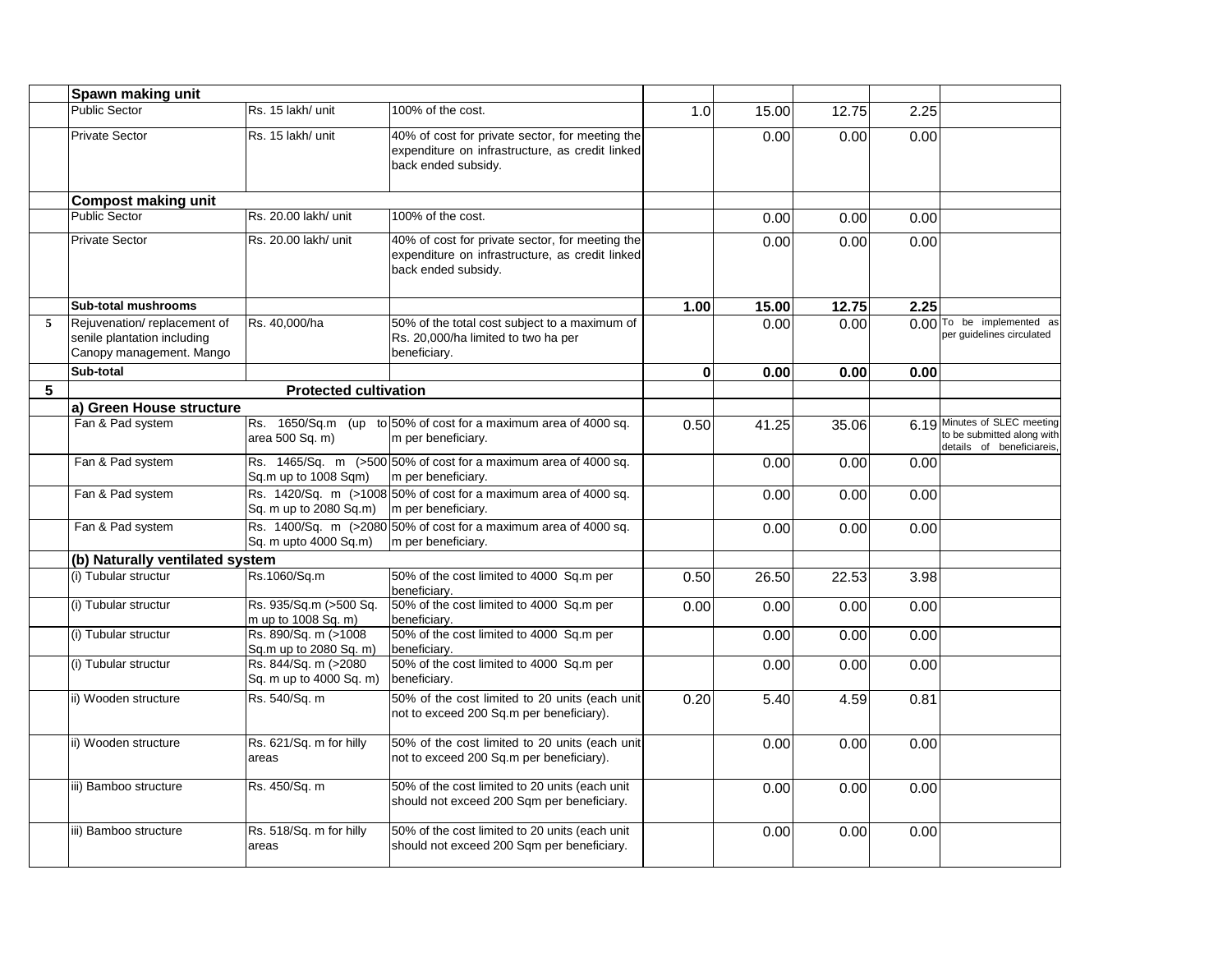|   | c) Plastic Mulching                                                                                          |                                  |                                                                                               |      |        |       |      |                                                                                                                  |
|---|--------------------------------------------------------------------------------------------------------------|----------------------------------|-----------------------------------------------------------------------------------------------|------|--------|-------|------|------------------------------------------------------------------------------------------------------------------|
|   | <b>Plastic Mulching</b>                                                                                      | Rs. 32,000/ha                    | 50% of the total cost limited to 2 ha per<br>beneficiary.                                     | 0    | 0.00   | 0.00  | 0.00 |                                                                                                                  |
|   | <b>Plastic Mulching</b>                                                                                      | Rs. 36,800/ha for hilly<br>areas | 50% of the total cost limited to 2 ha per<br>beneficiarv.                                     |      | 0.00   | 0.00  | 0.00 |                                                                                                                  |
|   | d) Shade Net House                                                                                           |                                  |                                                                                               |      |        |       |      |                                                                                                                  |
|   | i) Tubular structure                                                                                         | Rs. 710/Sq.m                     | 50% of cost limited to 4000 Sq.m per<br>beneficiary.                                          | 0.50 | 17.75  | 15.09 | 2.66 |                                                                                                                  |
|   | i) Tubular structure                                                                                         | Rs. 816/Sq.m for hilly<br>areas  | 50% of cost limited to 4000 Sq.m per<br>beneficiarv.                                          |      | 0.00   | 0.00  | 0.00 |                                                                                                                  |
|   | ii) Wooden structure                                                                                         | Rs. 492/Sq.m                     | 50% of cost limited to 20 units<br>(each unit<br>not to exceed 200 Sq.m) per beneficiary.     | 0.20 | 4.94   | 4.20  | 0.74 |                                                                                                                  |
|   | ii) Wooden structure                                                                                         | Rs. 566/Sq.m for hilly<br>areas  | 50% of cost limited to 20 units<br>(each unit<br>not to exceed 200 Sq.m) per beneficiary.     |      | 0.00   | 0.00  | 0.00 |                                                                                                                  |
|   | iii) Bamboo structure                                                                                        | Rs.360/Sq.m                      | 50% of cost limited to 20 units (each unit not<br>to exceed<br>200 sq. m) per<br>beneficiary. | 0.40 | 7.20   | 6.12  | 1.08 |                                                                                                                  |
|   | iii) Bamboo structure                                                                                        | Rs. 414/Sq. m for hilly<br>areas | 50% of cost limited to 20 units (each unit not<br>to exceed<br>200 sq. m) per<br>beneficiary. |      | 0.00   | 0.00  | 0.00 |                                                                                                                  |
|   | <b>Plastic Tunnels</b>                                                                                       | Rs. 60/Sq.m                      | 50% of cost limited 1000 sq. m per<br>beneficiarv.                                            | 4    | 12.00  | 10.20 | 1.80 |                                                                                                                  |
|   | <b>Plastic Tunnels</b>                                                                                       | Rs.75/Sq.m for hilly<br>areas.   | 50% of cost limited 1000 sq. m per<br>beneficiary.                                            |      | 0.00   | 0.00  | 0.00 |                                                                                                                  |
|   | <b>Walk in tunnels</b>                                                                                       | Rs. 600/ Sq.m                    | 50% of the cost limited to 4000 sq.m. (each<br>unit not to exceed 800 Sq. m per beneficiary). |      | 0.00   | 0.00  | 0.00 |                                                                                                                  |
|   | e) Anti Bird/Anti Hail Nets                                                                                  | Rs.35/- per Sq.m                 | 50% of cost limited to 5000 Sq.m per<br>beneficiary.                                          | 4    | 7.00   | 5.95  | 1.05 |                                                                                                                  |
|   | f) Cost of planting material &<br>cultivation of high value<br>vegetables grown in poly<br>house             | Rs.140/Sq. m                     | 50% of cost limited to 4000 Sq.m per<br>beneficiary.                                          | 0.00 | 0.00   | 0.00  | 0.00 |                                                                                                                  |
|   | g) Cost of planting material &<br>cultivation of Orchid &<br>Anthurium under poly<br>house/shade net house.  | Rs. 700/Sq.m                     | 50% of cost limited to 4000 Sq. m per<br>beneficiary.                                         |      | 0.00   | 0.00  | 0.00 |                                                                                                                  |
|   | h) Cost of planting material &<br>cultivation of Carnation &<br>Gerbera under poly<br>house/shade net house. | Rs. 610/Sq.m                     | 50% of cost limited to 4000 Sq. m per<br>beneficiary.                                         |      | 0.00   | 0.00  | 0.00 |                                                                                                                  |
|   | i) Cost of planting material &<br>cultivation of Rose and lilum<br>under poly house/shade net<br>house       | Rs. 426/Sq.m                     | 50% of cost limited to 4000 Sq. m per<br>beneficiary.                                         | 0.20 | 4.26   | 3.62  | 0.64 |                                                                                                                  |
|   | Sub-total protected cultivation                                                                              |                                  |                                                                                               | 11   | 126.30 | 107   | 19   |                                                                                                                  |
| 6 |                                                                                                              |                                  | Promotion of Integrated Nutrient Management(INM)/ Integrated Pest Management                  |      |        |       |      |                                                                                                                  |
|   | Promotion of IPM                                                                                             | Rs. 4000/ha                      | 30% of cost subject to a maximum of Rs<br>1200/ha limited to 4.00 ha/ beneficiary.            | 400  | 4.80   | 4.08  |      | 0.72 To be need based and<br>taken up after identifying<br>problem of pest / disease<br>and nutrient deficiency. |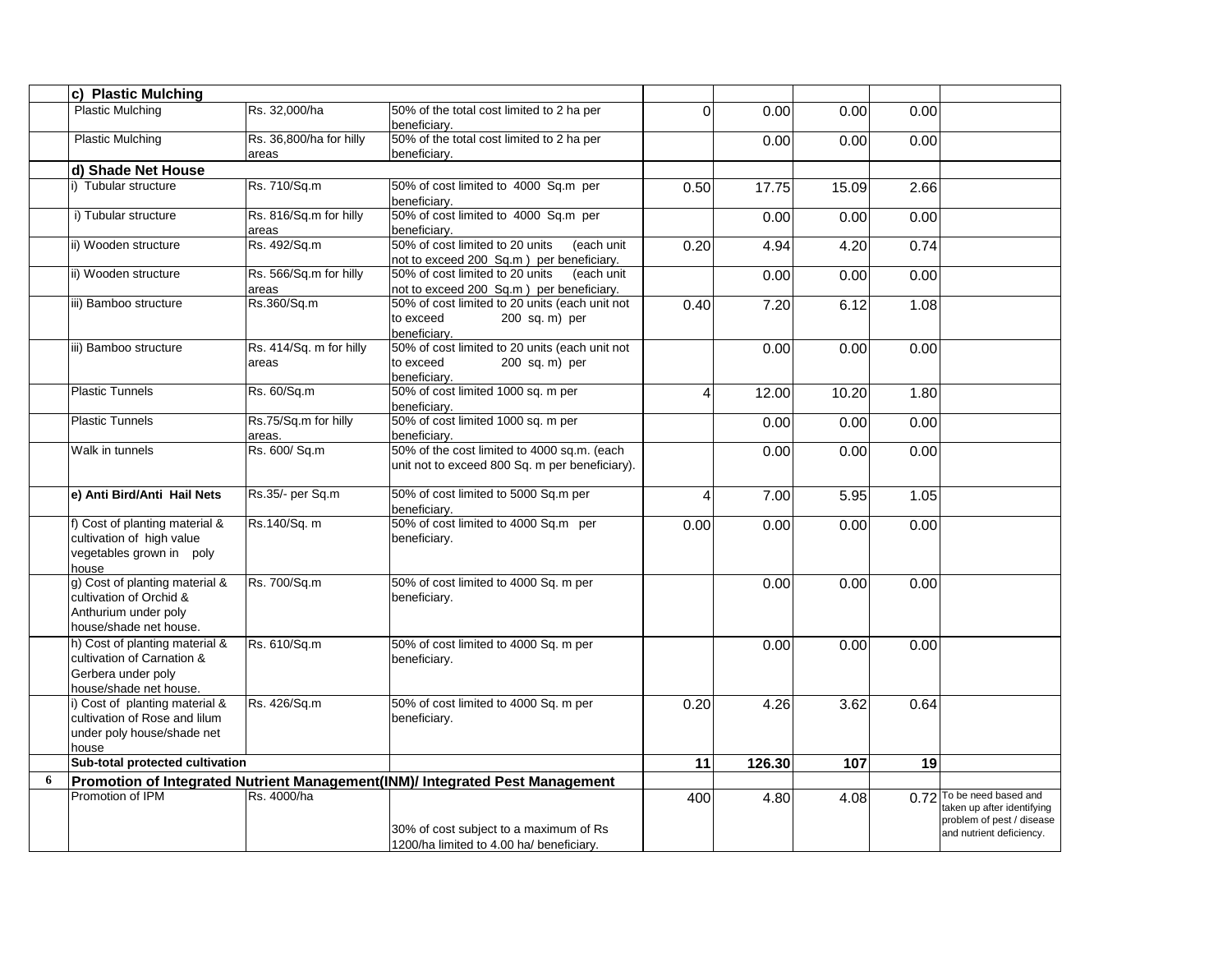|    | Sub-total INM / IPM                                                                                      |                                                               |                                                                                                                                                                                                                                                                                               | 400   | 4.80  | 4.08  | 0.72 |                                                                                                                                |
|----|----------------------------------------------------------------------------------------------------------|---------------------------------------------------------------|-----------------------------------------------------------------------------------------------------------------------------------------------------------------------------------------------------------------------------------------------------------------------------------------------|-------|-------|-------|------|--------------------------------------------------------------------------------------------------------------------------------|
| 7  | <b>Adoption Organic Farming</b>                                                                          |                                                               |                                                                                                                                                                                                                                                                                               |       |       |       |      |                                                                                                                                |
|    | iii) Vermi compost Units /organic input production unit                                                  |                                                               |                                                                                                                                                                                                                                                                                               |       |       |       |      |                                                                                                                                |
|    | i) Vermi compost Units                                                                                   | Rs.1,00,000/ unit for<br>permanent structure and<br>Vermibed. | 50% of cost conforming to the size of the unit<br>of 30'x8'x2.5' dimension of permanent<br>Rs. 16,000/unit for HDPE structure to be administered on pro-rata basis.<br>50% of cost conforming to the size of 96 cft<br>(12'x4'x2') and IS 15907:2010 to be<br>administered on pro-rata basis. | 8     | 4.00  | 3.40  |      | 0.60 Designs para meter of<br><b>HDPE</b><br>beds<br>will<br>conformer<br>to<br><b>BIS</b><br>standards<br>(IS)<br>15907:2010) |
|    | ii) Vermibeds                                                                                            | do                                                            | do                                                                                                                                                                                                                                                                                            | 25    | 2.00  | 1.70  | 0.30 |                                                                                                                                |
|    | Sub-total                                                                                                |                                                               |                                                                                                                                                                                                                                                                                               | 33.00 | 6.00  | 5.10  | 0.90 |                                                                                                                                |
|    | <b>Certification for Good</b><br><b>Agricultural Practices (GAP),</b><br><b>Including infrastructure</b> | Rs. 10,000/ha                                                 | 50% of the cost for maximum of<br>4ha/beneficiary.                                                                                                                                                                                                                                            |       | 0.00  | 0.00  | 0.00 |                                                                                                                                |
|    | <b>Centre of Excellence for</b><br><b>Horticulture</b>                                                   | Rs.1000.00 lakh/ centre                                       | 100% of cost to public sector. This can be<br>established through bi-lateral co-operation<br>also.                                                                                                                                                                                            |       | 0.00  | 0.00  | 0.00 |                                                                                                                                |
| 8  | Pollination support through beekeeping                                                                   |                                                               |                                                                                                                                                                                                                                                                                               |       |       |       |      |                                                                                                                                |
|    | Production of nucleus stock<br>(Public sector)                                                           | Rs. 20.00 lakh                                                | 100% of the cost.                                                                                                                                                                                                                                                                             |       | 0.00  | 0.00  | 0.00 |                                                                                                                                |
|    | Production of bee colonies by Rs. 10.00 lakh<br>bee breeder                                              |                                                               | 40% of cost for producing min. of 2000<br>colonies / year                                                                                                                                                                                                                                     |       | 0.00  | 0.00  | 0.00 |                                                                                                                                |
|    | Honey bee colony                                                                                         | Rs.2000/colony of 8<br>frames                                 | 40% of cost limited to 50 colonies /<br>beneficiarv.                                                                                                                                                                                                                                          | 500   | 4.00  | 3.40  | 0.60 | -do-                                                                                                                           |
|    | Hives                                                                                                    | Rs 2000/ per hive.                                            | 40% of cost limited to 50 colonies /<br>beneficiarv.                                                                                                                                                                                                                                          | 500   | 4.00  | 3.40  | 0.60 | -do-                                                                                                                           |
|    | Equipment including honey<br>extractor (4 frame), food grade<br>container (30 kg), net, etc.             | Rs. 20,000/set                                                | 40% of the cost limited to one set per<br>beneficiary.                                                                                                                                                                                                                                        | 0     | 0.00  | 0.00  | 0.00 |                                                                                                                                |
|    | Sub-total                                                                                                |                                                               |                                                                                                                                                                                                                                                                                               | 1000  | 8.00  | 6.80  | 1.20 |                                                                                                                                |
| 10 | Human Resource Development (HRD)                                                                         |                                                               |                                                                                                                                                                                                                                                                                               |       |       |       |      |                                                                                                                                |
|    | <b>HRD</b> for Supervisors &<br>Entrepreneurs                                                            | Rs. 20.00 lakh / unit                                         | 100% of the cost in first year.<br>In subsequent<br>years, cost of infrastructure not to be claimed.                                                                                                                                                                                          |       | 0.00  | 0.00  | 0.00 |                                                                                                                                |
|    | <b>HRD</b> for Gardeners                                                                                 | Rs. 15.00 lakh / unit                                         | 100% of the cost.                                                                                                                                                                                                                                                                             | 1     | 15.00 | 12.75 | 2.25 |                                                                                                                                |
|    |                                                                                                          | <b>Training of farmers</b>                                    |                                                                                                                                                                                                                                                                                               |       |       |       |      |                                                                                                                                |
|    | Within the State                                                                                         | Rs. 1000/day per farmer<br>including transport                | 100% of the cost.                                                                                                                                                                                                                                                                             | 400   | 4.00  | 3.40  | 0.60 |                                                                                                                                |
|    | Outside the state                                                                                        | Project based as per<br>actual.                               | 100% of the cost.                                                                                                                                                                                                                                                                             | 0     | 0.00  | 0.00  |      | 0.00 Project to be submitted                                                                                                   |
|    |                                                                                                          | (e) Exposure visit of farmers                                 |                                                                                                                                                                                                                                                                                               |       |       |       |      |                                                                                                                                |
|    | <b>Outside the State</b>                                                                                 | Project based as per<br>actual.                               | 100% of the cost.                                                                                                                                                                                                                                                                             | 3     | 5.00  | 4.25  | 0.75 |                                                                                                                                |
|    | Outside India                                                                                            |                                                               | Rs. 4.00 lakh / participant Project Based. 100% of air/rail travel cost.                                                                                                                                                                                                                      |       | 0.00  | 0.00  | 0.00 |                                                                                                                                |
|    |                                                                                                          |                                                               | Training / study tour of technical staff/ field functionaries                                                                                                                                                                                                                                 |       |       |       |      |                                                                                                                                |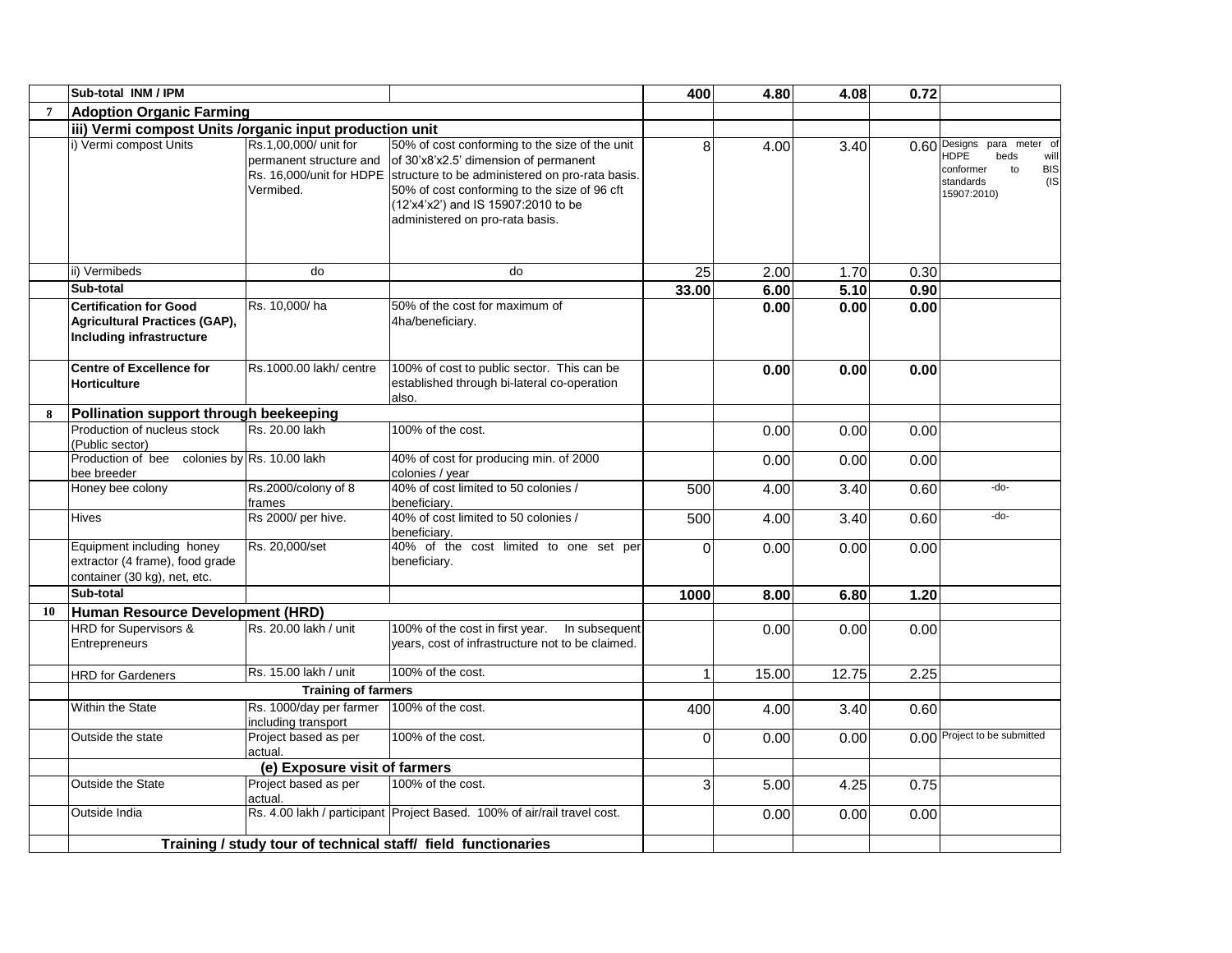|    | Within the State                                                                                                                                                                   | Rs.300/day per<br>participant plus TA/DA,<br>as admissible                                                          | 100% of the cost.                                                                                                                                            | 0   | 0.00  | 0.00  |      | 0.00 Project to be submitted                                                                                                                                |
|----|------------------------------------------------------------------------------------------------------------------------------------------------------------------------------------|---------------------------------------------------------------------------------------------------------------------|--------------------------------------------------------------------------------------------------------------------------------------------------------------|-----|-------|-------|------|-------------------------------------------------------------------------------------------------------------------------------------------------------------|
|    | Study tour to progressive<br>States/ units (group of<br>minimum 5 participants)                                                                                                    | Rs.800/day per<br>participant plus TA/DA,<br>as admissible                                                          | 100% of the cost.                                                                                                                                            | 5   | 5.00  | 4.25  |      | 0.75 Project to be submitted                                                                                                                                |
|    | Outside India                                                                                                                                                                      |                                                                                                                     | Rs. 6.00 lakh / participant 100% of the cost on actual basis.                                                                                                |     | 0.00  | 0.00  |      | 0.00 Project to be submitted                                                                                                                                |
|    | Sub-total                                                                                                                                                                          |                                                                                                                     |                                                                                                                                                              | 409 | 29.00 | 25    | 4    |                                                                                                                                                             |
| 11 |                                                                                                                                                                                    | <b>INTEGRATED POST HARVEST MANAGEMENT</b>                                                                           |                                                                                                                                                              |     |       |       |      |                                                                                                                                                             |
|    | Pack house / On farm<br>collection & storage unit                                                                                                                                  | Rs. 4.00 lakh/unit with<br>size of 9Mx6M                                                                            | 50% of the capital cost.                                                                                                                                     | 4   | 8.00  | 6.80  |      | <b>SLEC</b><br>1.20 Minutes<br>of<br>meeting to be submitted<br>along with details of<br>beneficiareis, locaiton,<br>etc to facilitate release<br>of funds. |
|    | Refer vans/ containers (general<br>areas)                                                                                                                                          | Rs. 26.00 lakh for 9 MT<br>(NHM & HMNEH), and<br>prorata basis for lesser<br>capacity, but not below 4<br>MT.       | Credit linked back-ended subsidy @ 35% of<br>the cost of project in general areas and 50%<br>of cost in case of Hilly & Scheduled areas, per<br>beneficiary. | 1   | 9.10  | 7.74  |      | 1.37 Project to be submitted                                                                                                                                |
|    | Sub-total                                                                                                                                                                          |                                                                                                                     |                                                                                                                                                              | 5   | 17.10 | 14.54 | 2.57 |                                                                                                                                                             |
| 13 |                                                                                                                                                                                    | <b>Mission Management</b>                                                                                           |                                                                                                                                                              |     |       |       |      |                                                                                                                                                             |
|    | State & Districts Mission Offices 5% of total annual<br>and implementing agencies for<br>administrative expenses,<br>project, preparation,<br>computerization, contingency<br>etc. | expenditure on the basis<br>of appraised needs to<br>State Horticulture Mission<br>(SHM) / implementing<br>Agencies | 100% assistance.                                                                                                                                             |     | 15.00 | 12.75 | 2.25 |                                                                                                                                                             |
|    | Institutional Strengthening,<br>hire/purchase of vehicles,<br>hardware/software                                                                                                    | Project based                                                                                                       | 100% assistance.                                                                                                                                             |     | 0.00  | 0.00  |      | 0.00 Project to be submitted                                                                                                                                |
|    | Seminars, conferences, workshops, exhibitions, Kisan<br>Mela, horticulture shows, honey festivals etc.                                                                             |                                                                                                                     |                                                                                                                                                              |     |       |       |      | Minutes of SLEC meeting<br>to be submitted along with<br>details of beneficiareis.<br>locaiton, etc to facilitate<br>release of funds.                      |
|    | International level                                                                                                                                                                | Rs. 7.50 lakh per event.                                                                                            | 100% of cost per event of 4 days, on pro rata<br>basis.                                                                                                      |     | 0.00  | 0.00  | 0.00 |                                                                                                                                                             |
|    | National level                                                                                                                                                                     | Rs. 5.00 lakh per event.                                                                                            | 100% of cost per event of two days.                                                                                                                          |     | 0.00  | 0.00  | 0.00 |                                                                                                                                                             |
|    | State level                                                                                                                                                                        | Rs. 3.00 lakh / event                                                                                               | 100% assistance subject to a maximum of<br>Rs.3.00 lakh per event of two days.                                                                               | 3   | 9.00  | 7.65  | 1.35 |                                                                                                                                                             |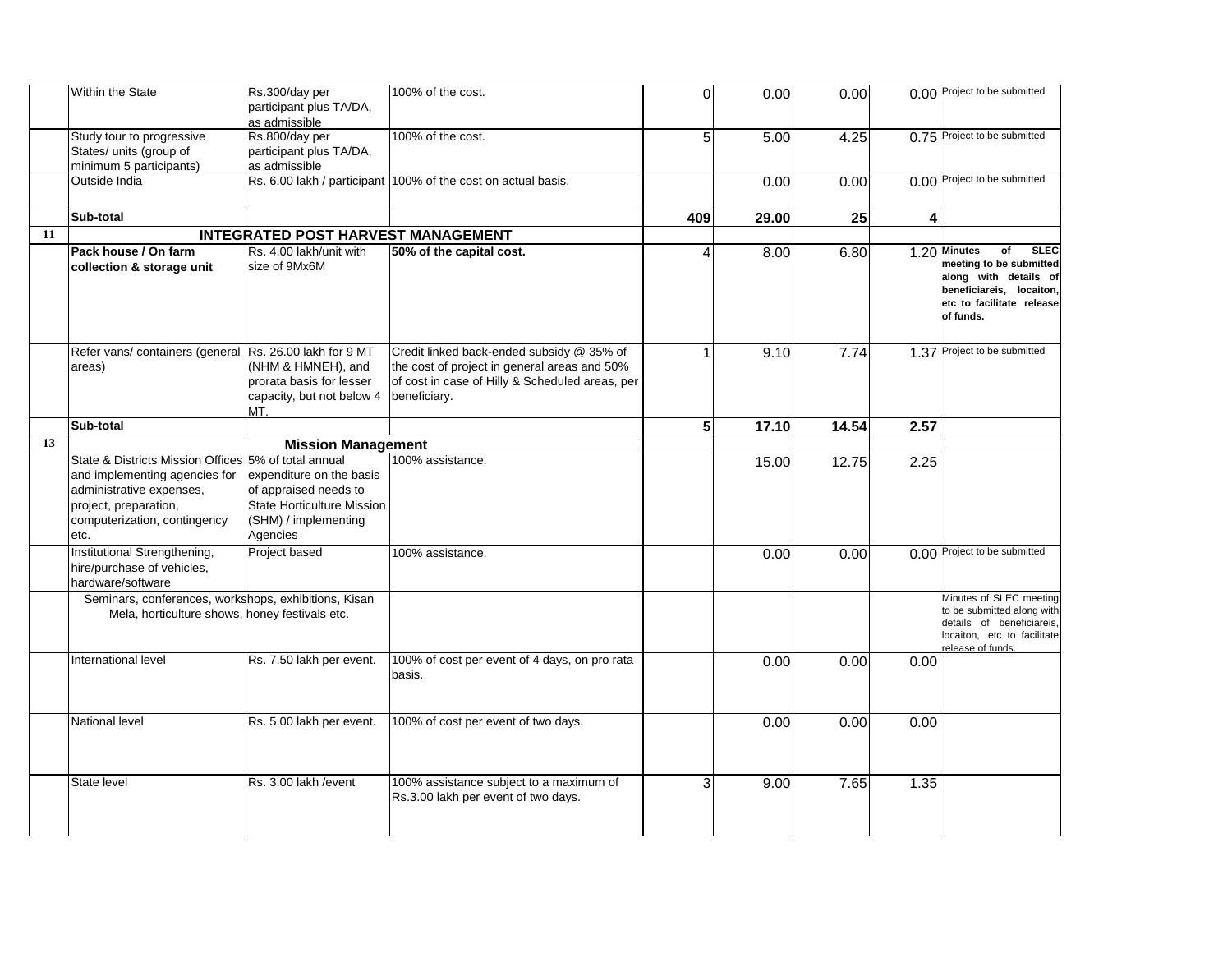| <b>District level</b>                                                                                                                                                                                                                                                                    | Rs. 2.00 lakh / event                                                                                                       | 100% assistance subject to a maximum of<br>Rs.2.00 lakh per event of two days. | $\overline{2}$ | 4.00 | 3.40 | 0.60 |                              |
|------------------------------------------------------------------------------------------------------------------------------------------------------------------------------------------------------------------------------------------------------------------------------------------|-----------------------------------------------------------------------------------------------------------------------------|--------------------------------------------------------------------------------|----------------|------|------|------|------------------------------|
| Information dissemination<br>through publicity, printed<br>literature etc and local<br>advertisements                                                                                                                                                                                    | Rs. 0.40 lakh/ block                                                                                                        | 100% of cost.                                                                  | $\overline{0}$ | 0.00 | 0.00 | 0.00 |                              |
| Development of technology<br>packages in electronic form to<br>be shared through IT network                                                                                                                                                                                              | Rs. 1.00 lakh/ district                                                                                                     | 100% of Cost                                                                   |                | 0.00 | 0.00 | 0.00 |                              |
| Technical Support Group (TSG) Project based, subject to<br>at State Level for hiring<br>experts/staff, studies,<br>monitoring & concurrent<br>evaluation/evaluation, mass<br>media, publicity, video<br>conference etc.                                                                  | a ceiling of Rs. 50.00<br>lakh per annum/state                                                                              | 100% of cost                                                                   | $\overline{0}$ | 0.00 | 0.00 |      | 0.00 Project to be submitted |
| Promotion of Farmer Producers As per norms issued by<br>Organization/ FPO/FIG Farmer SFAC.<br>Interest Groups of 15-20<br>farmers/20 ha, Growers<br>Associations and tie up with<br>Financial Institution and<br>Aggregators.                                                            |                                                                                                                             | As per norms issued by SFAC from time to<br>time.                              |                | 0.00 | 0.00 | 0.00 |                              |
| Baseline survey and<br>Strengthening horticultural<br>statistical data base                                                                                                                                                                                                              | Rs. 100.00 lakh for large<br>states, Rs. 50.00 lakh for<br>small states and Rs.<br>25.00 lakh for very small<br>states/UTs. | 100% of cost as one time grant on survey<br>related activities.                |                | 0.00 | 0.00 | 0.00 |                              |
| <b>I. National Level</b>                                                                                                                                                                                                                                                                 |                                                                                                                             |                                                                                |                |      |      |      |                              |
| Technical Support Group (TSG) Rs. 5.00 crore per annum 100% of cost.<br>at National Level for hiring<br>experts/staff, studies, Seminar/<br>Workshops,<br>training,<br>contingencies, monitoring<br>&<br>evaluation,<br>mass<br>media,<br>publicity, video conference etc<br>as per G.3. |                                                                                                                             |                                                                                |                |      | 0.00 | 0.00 |                              |
| <b>Technical Collaboration with</b><br>International agencies like FAO, cost basis.<br>World Bank, ADB, Bilateral<br>cooperation, International<br>exposure visits/ training of<br>officials etc.                                                                                        | Project based. On actual                                                                                                    | 100% of cost.                                                                  |                |      | 0.00 | 0.00 |                              |